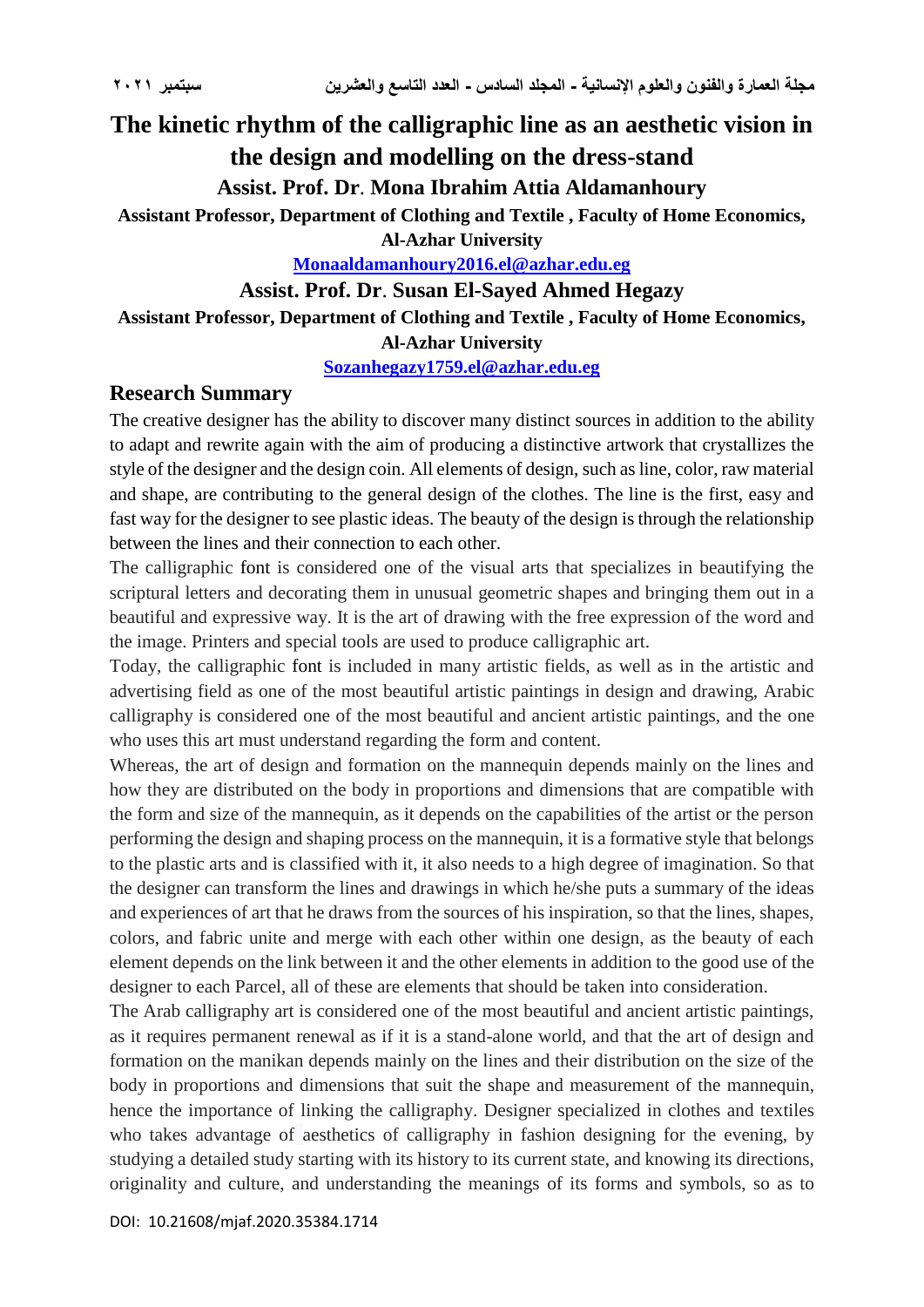design fashion in a style of design and shaping on the manikan inspired by the aesthetics, strength, boldness and freedom of this art.

# **In light of this, the research problem can be formulated in the following questions:**

1- What is the possibility of benefiting from the aesthetics of the calligraphic font as a design item that achieves new creative approaches?

2- What is the possibility of proposing designs inspired by the kinetic rhythm of the calligraphic font, executed in the manner of design and composition on the mannequin?

3- What is the possibility of adapting the Arabic letters in building designs in calligraphic script to enrich the designer and problematic fashions on the mannequin?

4- What are the opinions of specialists in the proposed designs?

5- What is the degree of consumables acceptance of executed designs?

# **The research aims:**

1- Exposing the technical dimensions of the formative configurations in the calligraphic line as a design item that achieves new creative approaches.

2- Trying to present a design vision inspired by the kinetic rhythm of the calligraphic font, executed in the style of design and composition on the mannequin.

3- Providing new design experiences for the two researchers through merging between the kinematic rhythm of the calligraphic font and the Arabic letters and implementing them in the manner of design and formation on the mannequin.

4- Measuring the opinions of specialists in the proposed designs.

5- Measuring the opinions of female consumers on the implemented designs.

# **The research importance:**

1- The current research is considered a new introduction to formulating the formal relations of the calligraphic line with a contemporary artistic vision in the field of fashion.

2- Enriching the fashion designer's thinking and fashion on the mannequin using heritage items.

3- Emphasizing the Arab identity by sticking to the aesthetics of the calligraphic line in its use in the field of design and composition on the mannequin.

4- The present research encourages the use of kinematic rhythm as a formative value that gives innovative configurations as decorative units.

# **Research Methodology:**

The two researchers followed the descriptive approach, including the analytical study, which was to analyze and characterize the types of calligraphic font and the aesthetic values related to it, the applied study through inspiration from the kinematic rhythm of the calligraphy line in presenting design proposals implemented in the style of design and formation on the mannequin.

# **The search limits:**

The search limits are limited to the following:

- Calligraphy Line.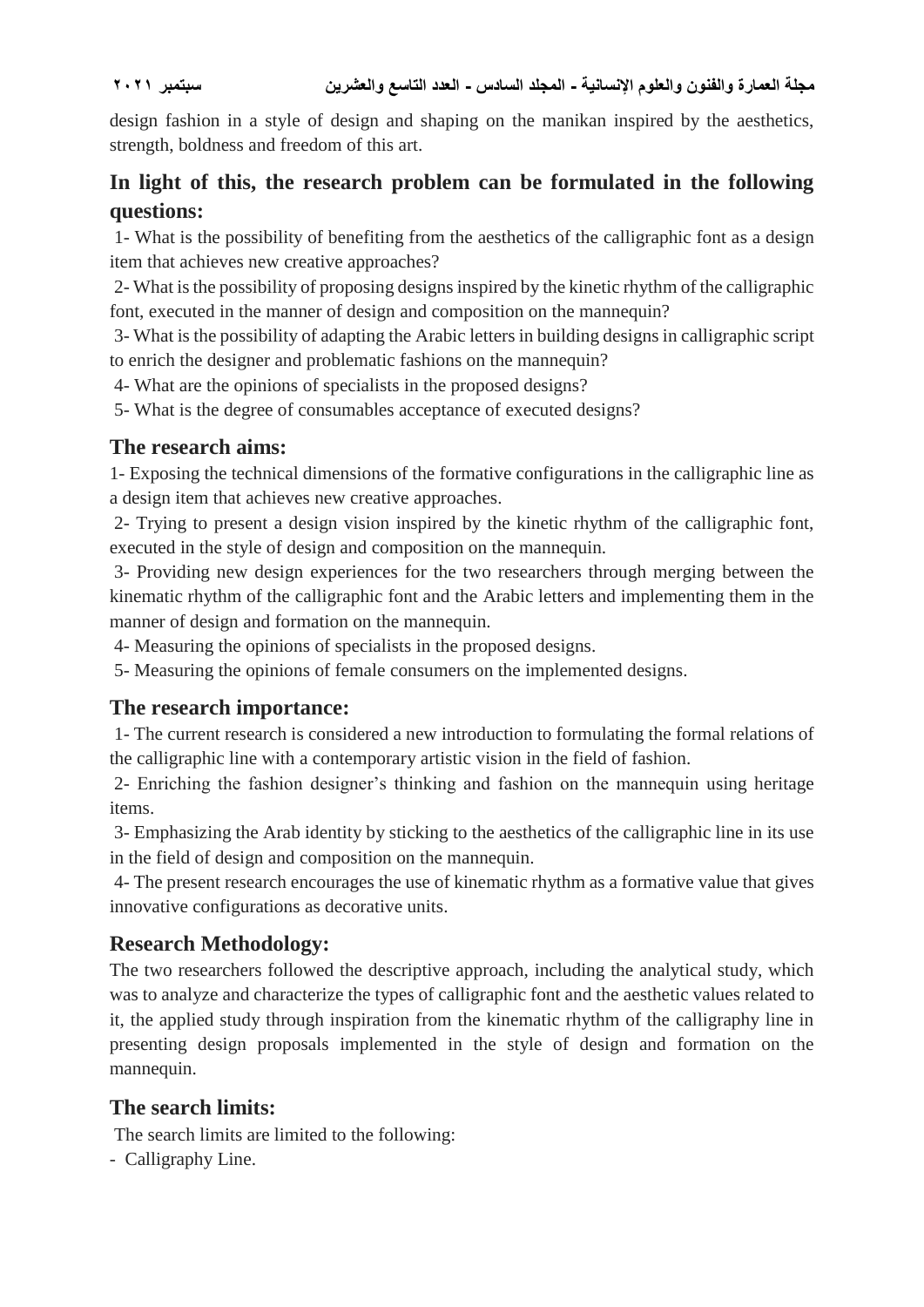- Propose a set of designs and choose the best ones for implementation according to the opinions of the arbitrators, regarding the style of design and composition on the mannequin inspired by the calligraphic line.

# **The most important search results:**

- Inspiration from the calligraphic script gave the ability to innovate and harmonize between the letters, which gave a rich design with an inspiration in complete freedom, which achieves the aesthetic view of fashion with an authentic Arab identity.

- The aesthetics of the kinetic rhythm of the caligraphic line can be used to inspire suggested designs that can be formed on the mannequin from the point of view of specialists.

- Designs inspired by the kinematic rhythm of the calligraphic line and executed by the formation method on the mannequin from the point of view of consumers are distinguished for the design with a new modern vision through the adaptation of the various decorative materials to implement the designs.

- The movement and harmony of the lines helped to highlight the aesthetic aspect by using decorative materials, which helped consumers prefer in their choice of executed designs, and they were consistent with their tastes and modern fashion.

- The calligraphic font is characterized by complete overlap and merging between letters and words, until the character of each letter has almost vanished as an independent element in itself. These letters may not constitute significant words, as they may be read occasionally and often they are unread, but they are used because of their symbolism and the beauty of their forms and their artistic composition.

### **Some of The Products Implemented in The Research Design (1)**

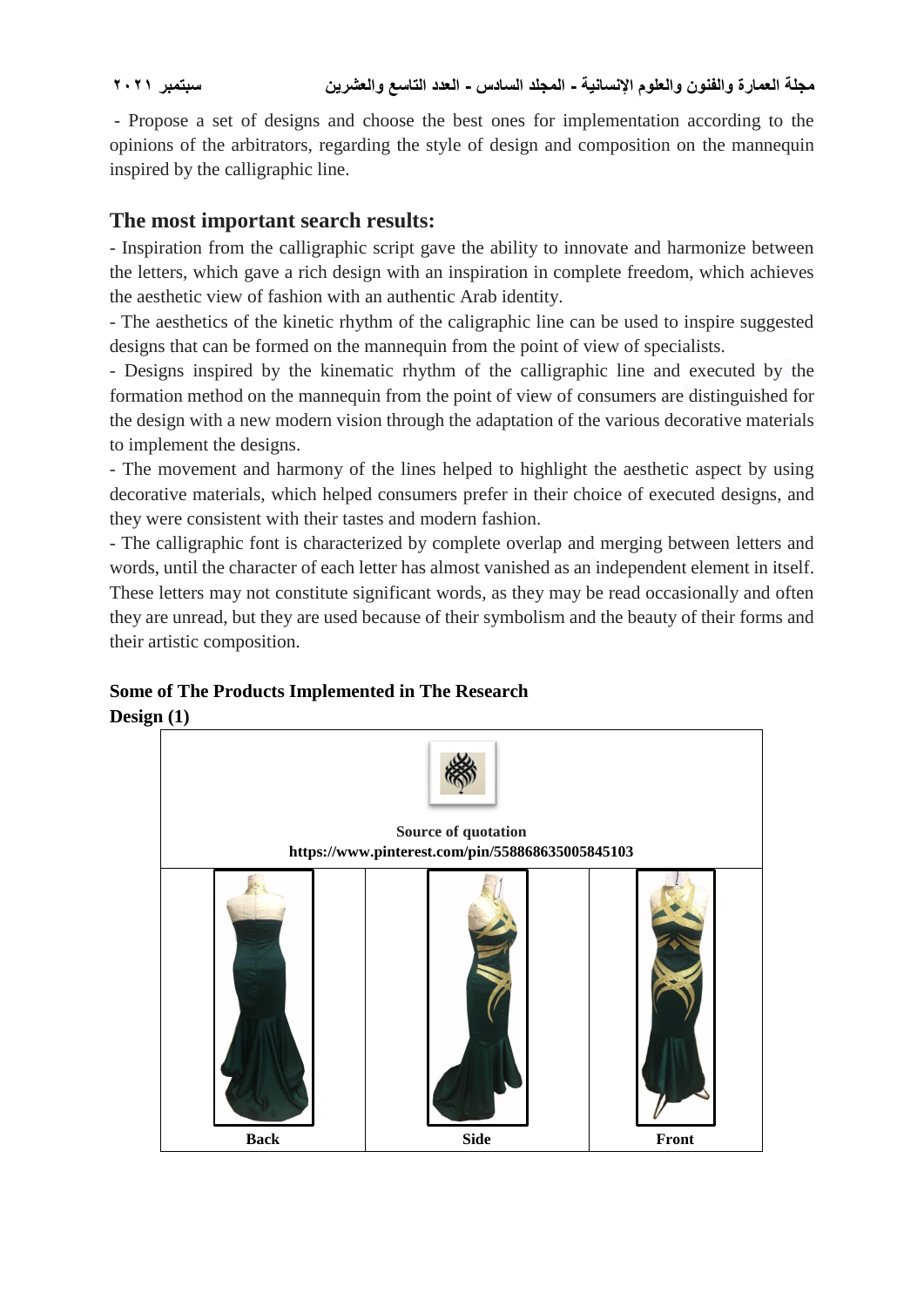### **Design (2)**





### **Design (3)**

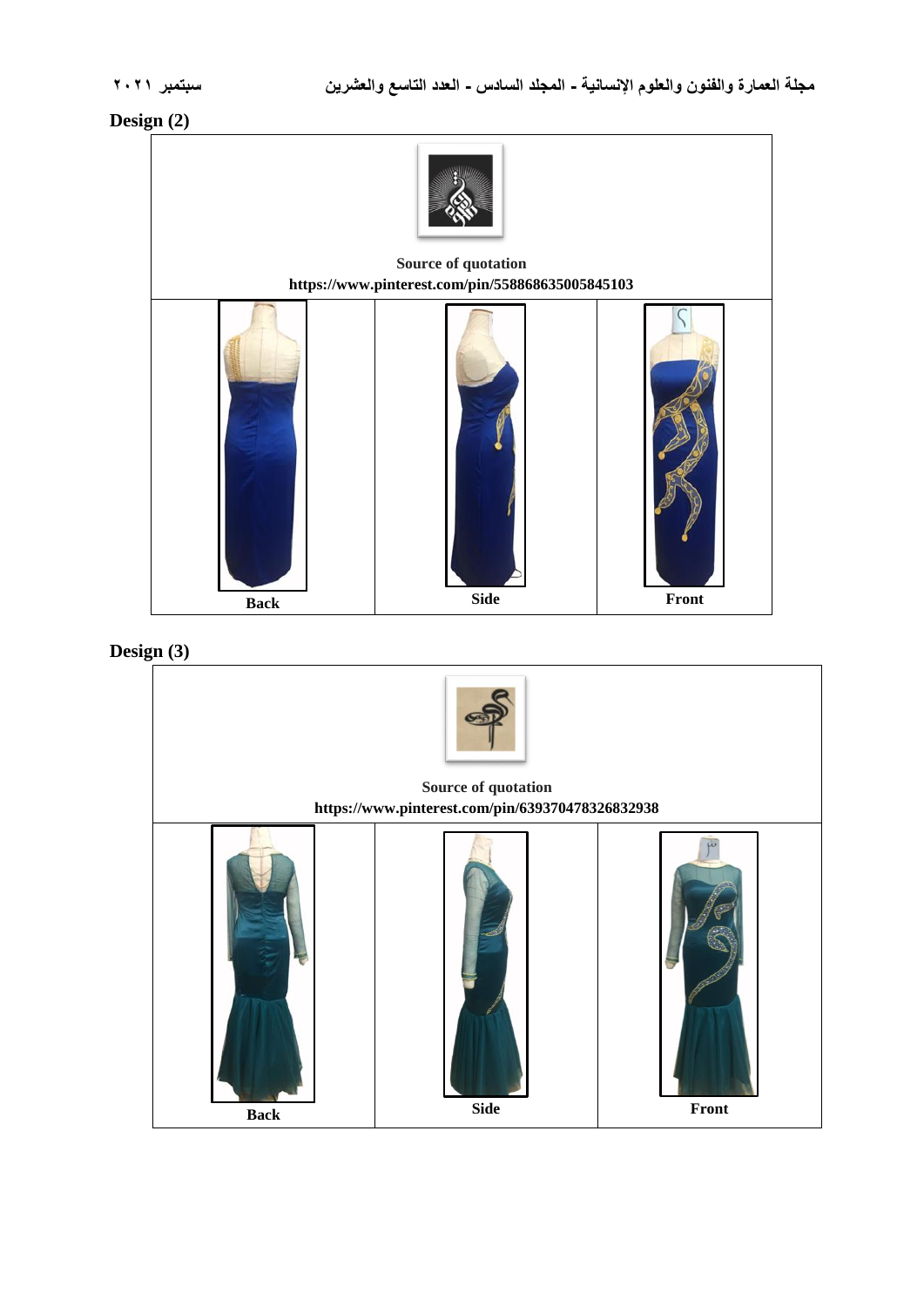# **Design (4)**





| Source of quotation<br>https://www.pinterest.com/pin/649362840007441458 |             |                                            |
|-------------------------------------------------------------------------|-------------|--------------------------------------------|
| <b>Back</b>                                                             | <b>Side</b> | $\ensuremath{\textnormal{\textbf{Front}}}$ |